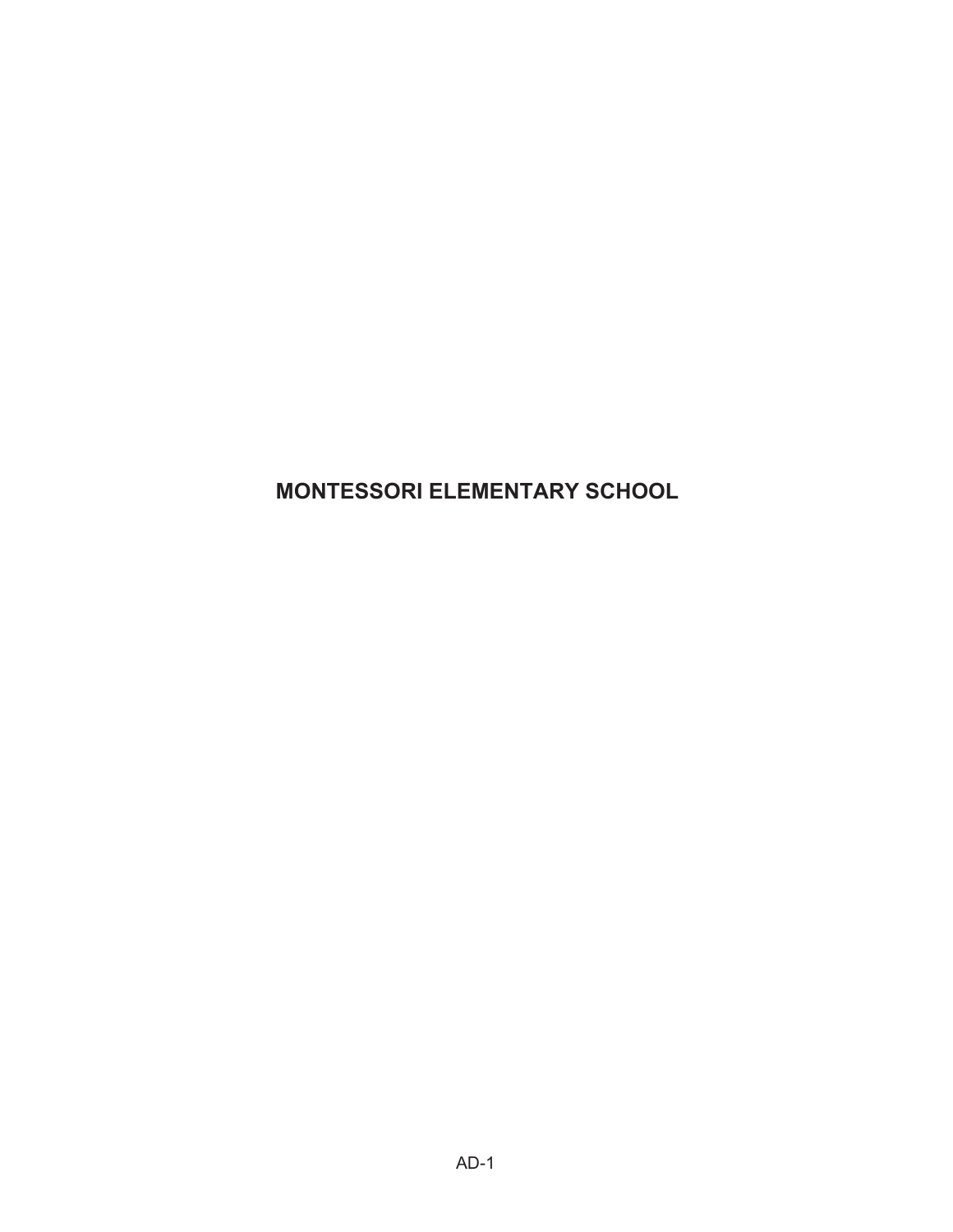#### **STATE OF NEW MEXICO PUBLIC EDUCATION DEPARTMENT MONTESSORI ELEMENTARY SCHOOL STATEMENT OF NET POSITION JUNE 30, 2019**

|                                                           | Governmental<br>Activities |
|-----------------------------------------------------------|----------------------------|
| <b>ASSETS</b>                                             |                            |
| Cash and Cash Equivalents                                 | 1,443,877<br>\$            |
| <b>Taxes Receivable</b>                                   | 5,915                      |
| Due from Primary Government                               | 96,784                     |
| Capital Assets, Net of Accumulated Depreciation:          |                            |
| <b>Building and Building Improvements</b>                 | 13,191                     |
| Leasehold Improvements                                    | 418,925                    |
| Vehicles                                                  | 77,702                     |
| Furniture, Fixtures, and Equipment                        | 116,621                    |
| <b>TOTAL ASSETS</b>                                       | 2,173,015                  |
| <b>DEFERRED OUTFLOWS OF RESOURCES</b>                     |                            |
| Deferred Outflows of Resources Related to Pension Amounts | 1,706,364                  |
| Deferred Outflows of Resources OPEB Amounts               | 31,262                     |
| <b>TOTAL DEFERRED OUTFLOWS OF RESOURCES</b>               | 1,737,626                  |
| <b>LIABILITIES</b>                                        |                            |
| <b>Accrued Liabilities</b>                                | 76,856                     |
| <b>Noncurrent Liabilities:</b>                            |                            |
| <b>Net Pension Liability</b>                              | 6,423,697                  |
| <b>Net OPEB Liability</b>                                 | 1,538,448                  |
| <b>TOTAL LIABILITIES</b>                                  | 8,039,001                  |
| DEFERRED INFLOWS OF RESOURCES                             |                            |
| Deferred Inflows of Resources Related to Pension Amounts  | 147,146                    |
| Deferred Inflows of Resources OPEB Amounts                | 434,230                    |
| <b>TOTAL DEFERRED INFLOWS OF RESOURCES</b>                | 581,376                    |
| <b>NET POSITION</b>                                       |                            |
| Net Investment in Capital Assets                          | 626,439                    |
| Restricted for:                                           |                            |
| <b>Instructional Materials</b>                            | 7,861                      |
| <b>Capital Projects</b>                                   | 1,437,057                  |
| Unrestricted                                              | (6,781,093)                |
| <b>TOTAL NET POSITION</b>                                 | \$<br>(4,709,736)          |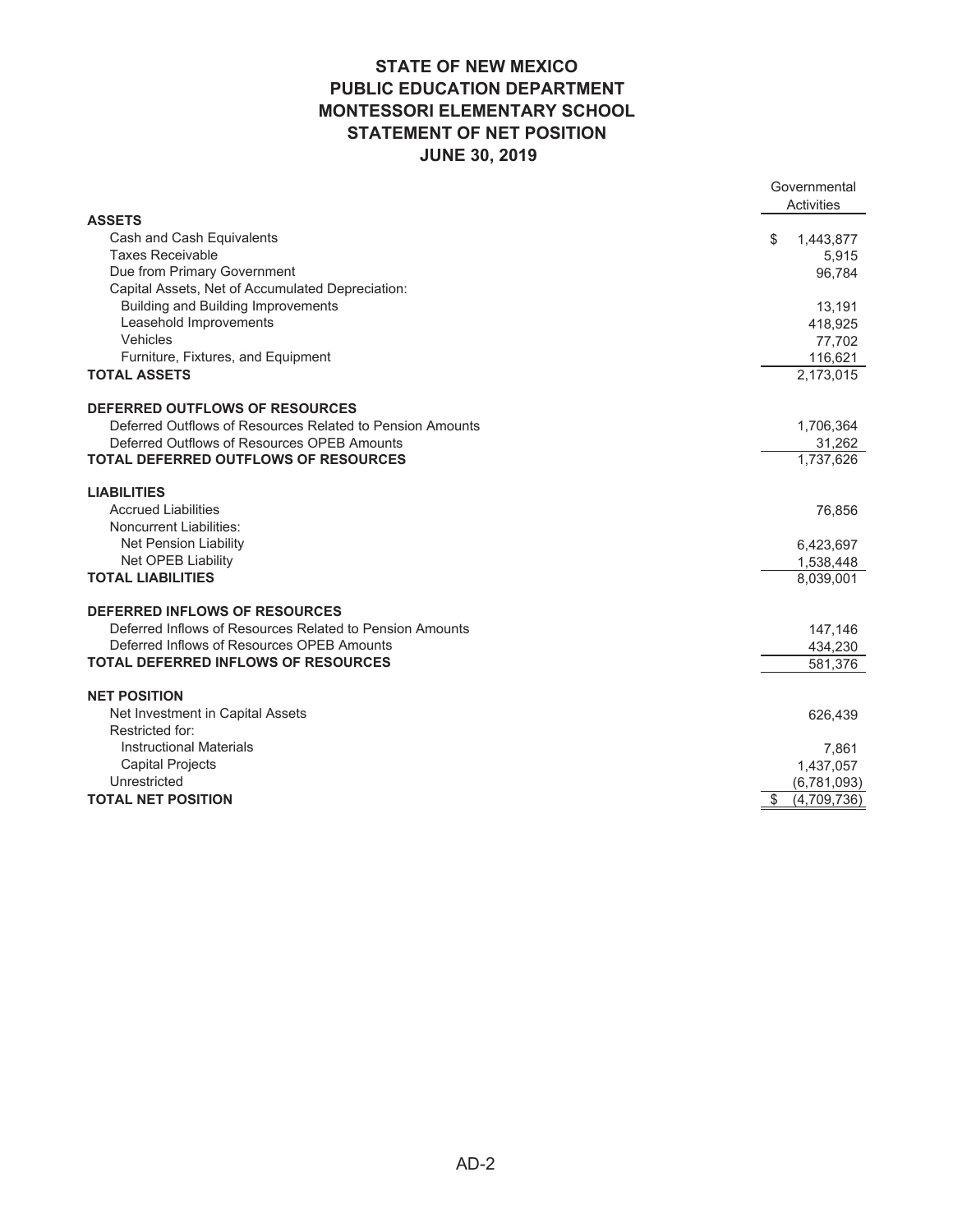#### **STATE OF NEW MEXICO PUBLIC EDUCATION DEPARTMENT MONTESSORI ELEMENTARY SCHOOL STATEMENT OF ACTIVITIES YEAR ENDED JUNE 30, 2019**

|                                                  |    |           | Program Revenues |                                |              |                                          |    |                                        |    |                                                                     |  |
|--------------------------------------------------|----|-----------|------------------|--------------------------------|--------------|------------------------------------------|----|----------------------------------------|----|---------------------------------------------------------------------|--|
| Functions/Programs                               |    | Expenses  |                  | Charges for<br><b>Services</b> |              | Operating<br>Grants and<br>Contributions |    | Capital<br>Grants and<br>Contributions |    | <b>Net Revenues</b><br>(Expenses)<br>and Changes<br>in Net Position |  |
| <b>Governmental Activities:</b>                  |    |           |                  |                                |              |                                          |    |                                        |    |                                                                     |  |
| Instruction                                      | \$ | 2,392,671 | \$               | 187.969                        | \$           | 49,249                                   | \$ |                                        | \$ | (2, 155, 453)                                                       |  |
| <b>Support Services - Students</b>               |    | 363,374   |                  | 28,285                         |              | 22,668                                   |    |                                        |    | (312, 421)                                                          |  |
| <b>Support Services - Instruction</b>            |    |           |                  |                                |              |                                          |    |                                        |    |                                                                     |  |
| Support Services - General Administration        |    | 192,867   |                  | 16,051                         |              |                                          |    |                                        |    | (176, 816)                                                          |  |
| Support Services - School Administration         |    | 110,184   |                  | 5,021                          |              | 30,962                                   |    |                                        |    | (74, 201)                                                           |  |
| <b>Support Services - Central Services</b>       |    | 194,074   |                  | 16,148                         |              |                                          |    |                                        |    | (177, 926)                                                          |  |
| Support Services - Operation and                 |    |           |                  |                                |              |                                          |    |                                        |    |                                                                     |  |
| Maintenance of Plant                             |    | 632,673   |                  | 72,026                         |              |                                          |    |                                        |    | (560, 647)                                                          |  |
| Support Services - Student Transportation        |    |           |                  |                                |              |                                          |    |                                        |    |                                                                     |  |
| Support Services - Other                         |    |           |                  |                                |              |                                          |    |                                        |    |                                                                     |  |
| Noninstructional - Community Services Operations |    |           |                  |                                |              |                                          |    |                                        |    |                                                                     |  |
| Noninstructional - Food Services Operations      |    |           |                  |                                |              |                                          |    |                                        |    |                                                                     |  |
| <b>Interest Expense</b><br>Unallocated*          |    |           |                  |                                |              |                                          |    |                                        |    |                                                                     |  |
|                                                  |    | 496,105   |                  |                                |              |                                          |    | 327,046                                |    | (169, 059)                                                          |  |
| <b>Total Governmental Activities</b>             |    | 4,381,948 |                  | 325,500                        | <sup>S</sup> | 102,879                                  |    | 327,046                                |    | (3,626,523)                                                         |  |

#### **GENERAL REVENUES**

| <b>State Equalization Guarantee</b> | 2.484.217   |
|-------------------------------------|-------------|
| <b>Property Taxes</b>               | 422,115     |
| <b>Total General Revenues</b>       | 2,906,332   |
| <b>CHANGE IN NET POSITION</b>       | (720, 191)  |
| Net Position - Beginning of Year    | (3,989,545) |
| <b>NET POSITION - END OF YEAR</b>   | (4,709,736) |

\*This amount includes expenses that were not allocated to a specific function, which include expenditures in the budgetary function "Capital Outlay" that were not required to be capitalized and other unallocated depreciation amounts.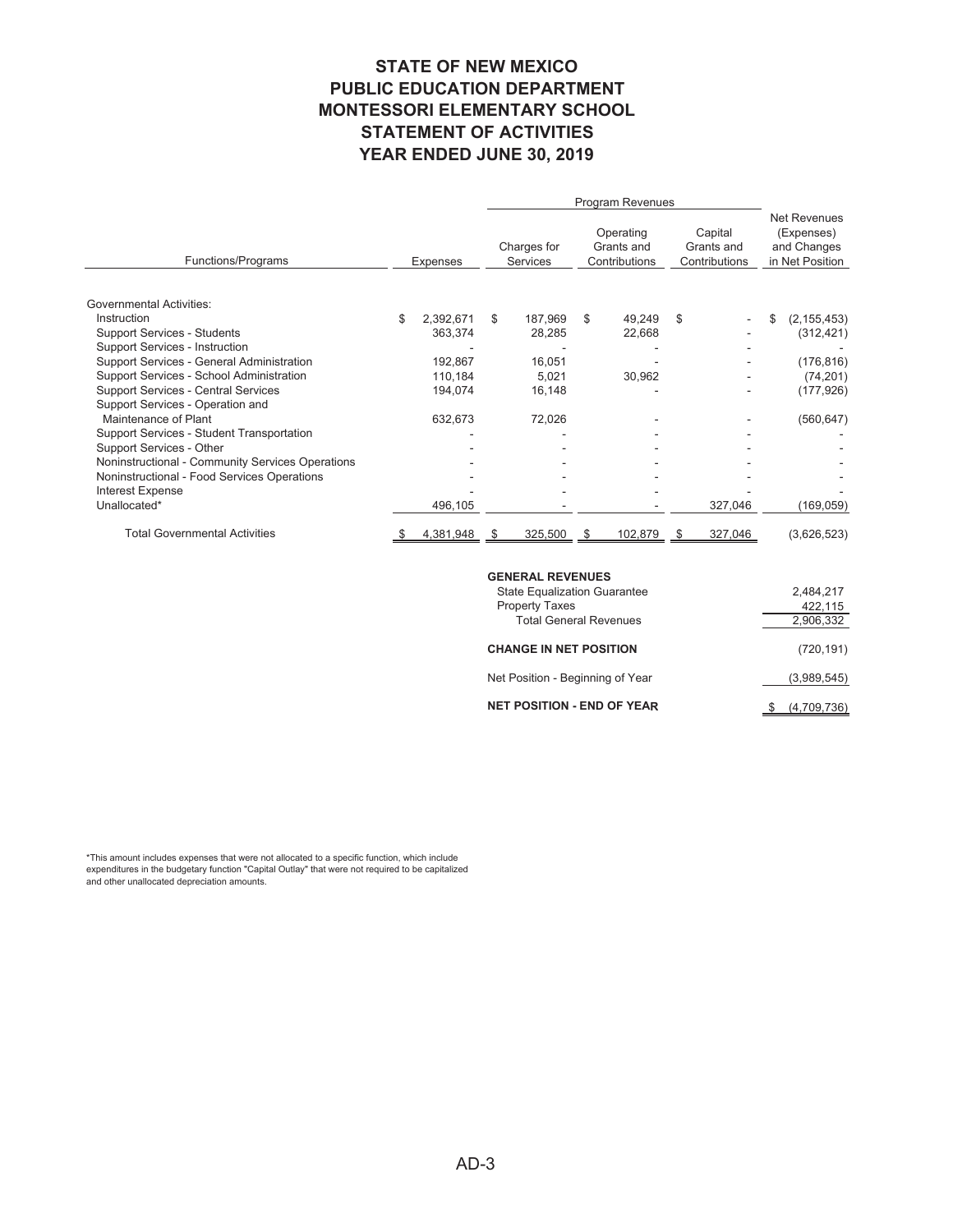#### **STATE OF NEW MEXICO PUBLIC EDUCATION DEPARTMENT MONTESSORI ELEMENTARY SCHOOL BALANCE SHEET JUNE 30, 2019**

|                                           | <b>Major General</b><br>Fund |         | <b>Major Capital</b><br><b>Project Fund</b>     |        | <b>Major Capital</b><br><b>Project Fund</b>       |        | <b>Major Capital</b><br><b>Project Fund</b>     |           |
|-------------------------------------------|------------------------------|---------|-------------------------------------------------|--------|---------------------------------------------------|--------|-------------------------------------------------|-----------|
|                                           | 11000<br>Operational         |         | 31200<br><b>Public School</b><br>Capital Outlay |        | 31400<br><b>Special Capital</b><br>Outlay - State |        | 31600<br>Capital<br>Improvements<br><b>HB33</b> |           |
|                                           |                              |         |                                                 |        |                                                   |        |                                                 |           |
| <b>ASSETS</b>                             |                              |         |                                                 |        |                                                   |        |                                                 |           |
| Cash and Cash Equivalents                 | \$                           | 6,255   | \$                                              |        | \$                                                |        | \$                                              | 1,140,242 |
| <b>Taxes Receivable</b>                   |                              |         |                                                 |        |                                                   |        |                                                 | 3,964     |
| Due from Primary Government               |                              |         |                                                 | 77,214 |                                                   | 18,189 |                                                 |           |
| Due from Other Funds                      |                              | 95,403  |                                                 |        |                                                   |        |                                                 |           |
| <b>Total Assets</b>                       |                              | 101,658 | \$                                              | 77,214 | \$                                                | 18,189 | \$                                              | 1,144,206 |
| <b>LIABILITIES AND FUND BALANCE</b>       |                              |         |                                                 |        |                                                   |        |                                                 |           |
| <b>Accrued Liabilities</b>                | \$                           | 76,856  | \$                                              |        | \$                                                |        | \$                                              |           |
| Due to Other Funds                        |                              |         |                                                 | 77,214 |                                                   | 18,189 |                                                 |           |
| <b>Total Liabilities</b>                  |                              | 76,856  |                                                 | 77,214 |                                                   | 18,189 |                                                 |           |
| Fund Balances:                            |                              |         |                                                 |        |                                                   |        |                                                 |           |
| Restricted for:                           |                              |         |                                                 |        |                                                   |        |                                                 |           |
| <b>Instructional Materials</b>            |                              |         |                                                 |        |                                                   |        |                                                 |           |
| <b>Capital Projects</b>                   |                              |         |                                                 |        |                                                   |        |                                                 | 1,144,206 |
| Assigned for Subsequent Year              |                              | 1,000   |                                                 |        |                                                   |        |                                                 |           |
| Unassigned (Deficit)                      |                              | 23,802  |                                                 |        |                                                   |        |                                                 |           |
| <b>Total Fund Balance (Deficit)</b>       |                              | 24,802  |                                                 |        |                                                   |        |                                                 | 1,144,206 |
| <b>Total Liabilities and Fund Balance</b> | \$                           | 101,658 | \$                                              | 77,214 | \$                                                | 18,189 | \$                                              | 1,144,206 |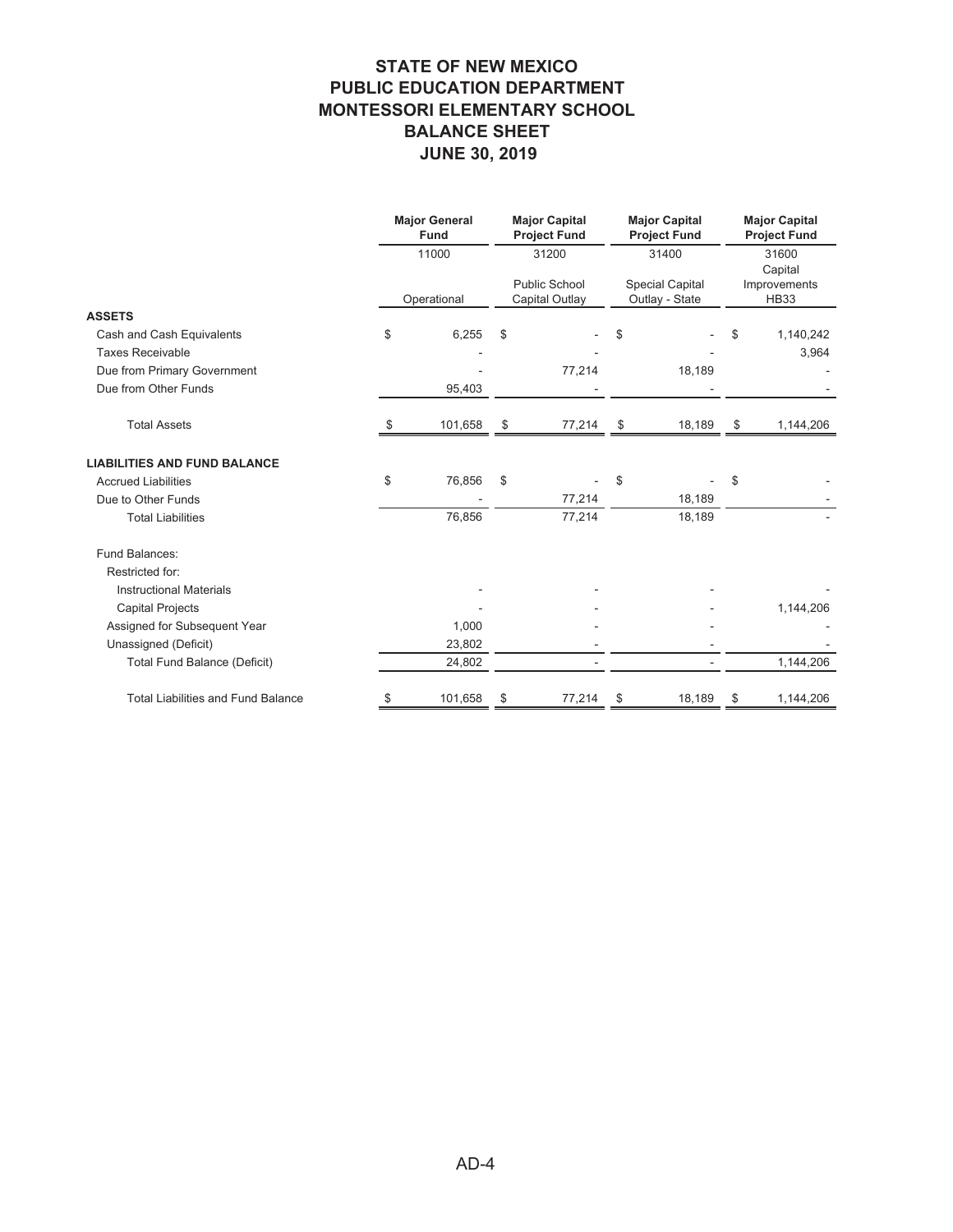#### **STATE OF NEW MEXICO PUBLIC EDUCATION DEPARTMENT MONTESSORI ELEMENTARY SCHOOL BALANCE SHEET JUNE 30, 2019**

|                                           | <b>Major Capital</b><br><b>Project Fund</b> | Non-Major Special<br><b>Revenue Fund</b> |       |                | Non-Major Special<br>Revenue Fund | Non-Major Special<br><b>Revenue Fund</b> |
|-------------------------------------------|---------------------------------------------|------------------------------------------|-------|----------------|-----------------------------------|------------------------------------------|
|                                           | 31701<br>Capital                            |                                          | 14000 |                | 24101                             | 24106                                    |
|                                           | Improvements SB-9<br>- Local                | Instructional<br><b>Materials</b>        |       | Title I - IASA |                                   | Entitlement IDEA-B                       |
| <b>ASSETS</b>                             |                                             |                                          |       |                |                                   |                                          |
| Cash and Cash Equivalents                 | \$<br>290,900                               | \$                                       | 6,480 | \$             |                                   | \$                                       |
| <b>Taxes Receivable</b>                   | 1,951                                       |                                          |       |                |                                   |                                          |
| Due from Primary Government               |                                             |                                          | 1,381 |                |                                   |                                          |
| Due from Other Funds                      |                                             |                                          |       |                |                                   |                                          |
| <b>Total Assets</b>                       | \$<br>292,851                               | \$                                       | 7,861 | \$             |                                   | \$                                       |
| <b>LIABILITIES AND FUND BALANCE</b>       |                                             |                                          |       |                |                                   |                                          |
| <b>Accrued Liabilities</b>                | \$                                          | \$                                       |       | \$             |                                   | \$                                       |
| Due to Other Funds                        |                                             |                                          |       |                |                                   |                                          |
| <b>Total Liabilities</b>                  |                                             |                                          |       |                |                                   |                                          |
| Fund Balances:                            |                                             |                                          |       |                |                                   |                                          |
| Restricted for:                           |                                             |                                          |       |                |                                   |                                          |
| <b>Instructional Materials</b>            |                                             |                                          | 7,861 |                |                                   |                                          |
| <b>Capital Projects</b>                   | 292,851                                     |                                          |       |                |                                   |                                          |
| Assigned for Subsequent Year              |                                             |                                          |       |                |                                   |                                          |
| Unassigned (Deficit)                      |                                             |                                          |       |                |                                   |                                          |
| <b>Total Fund Balance (Deficit)</b>       | 292,851                                     |                                          | 7,861 |                |                                   |                                          |
| <b>Total Liabilities and Fund Balance</b> | \$<br>292,851                               | \$                                       | 7,861 | \$             |                                   | \$                                       |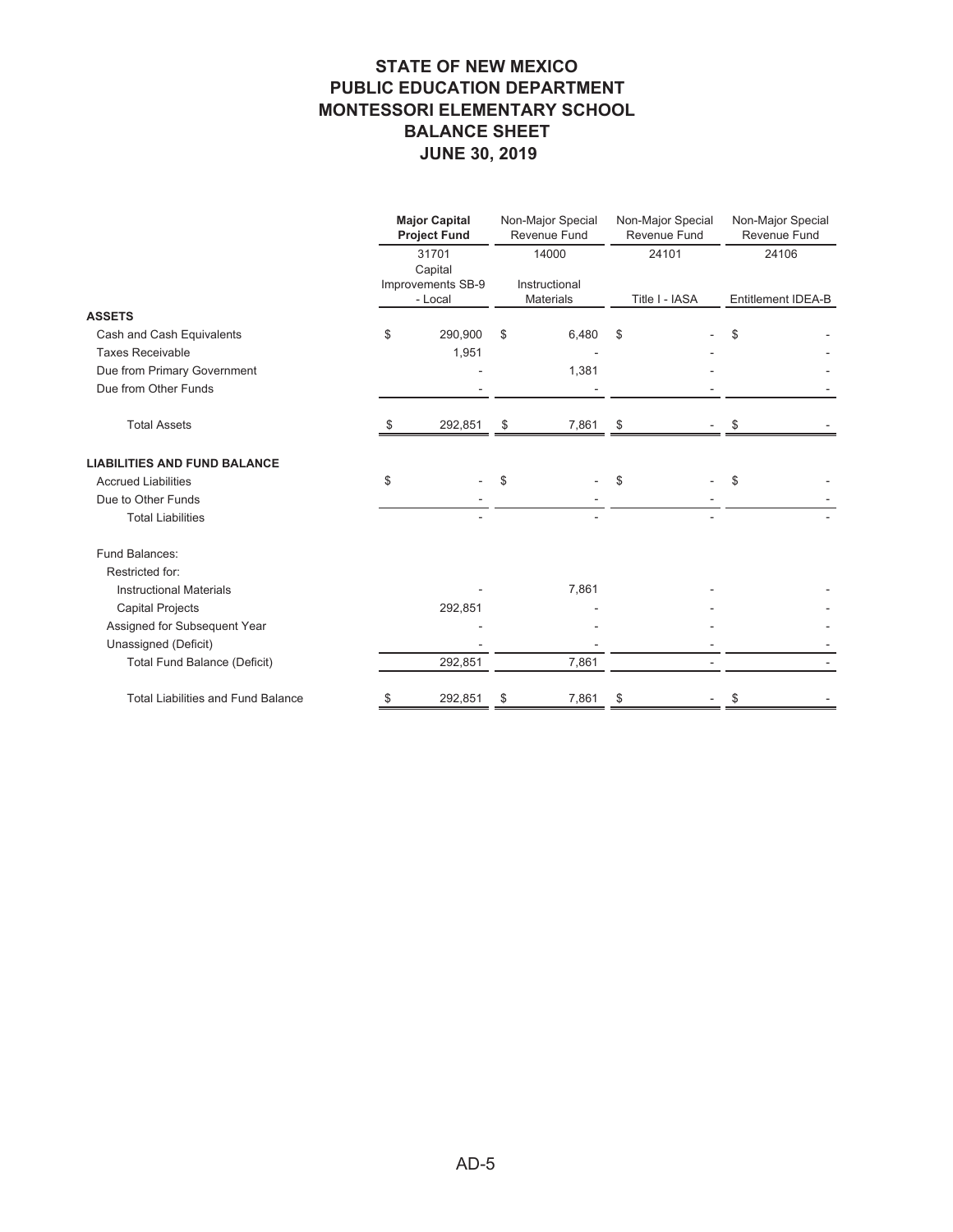#### **STATE OF NEW MEXICO PUBLIC EDUCATION DEPARTMENT MONTESSORI ELEMENTARY SCHOOL BALANCE SHEET JUNE 30, 2019**

|                                           | Non-Major Special<br>Revenue Fund       |    |                                    |
|-------------------------------------------|-----------------------------------------|----|------------------------------------|
|                                           | 27125                                   |    |                                    |
|                                           | Excellence in<br><b>Teaching Awards</b> |    | Governmental<br><b>Funds Total</b> |
| <b>ASSETS</b>                             |                                         |    |                                    |
| Cash and Cash Equivalents                 | \$                                      |    | \$<br>1,443,877                    |
| <b>Taxes Receivable</b>                   |                                         |    | 5,915                              |
| Due from Primary Government               |                                         |    | 96,784                             |
| Due from Other Funds                      |                                         |    | 95,403                             |
| <b>Total Assets</b>                       |                                         |    | \$<br>1,641,979                    |
| <b>LIABILITIES AND FUND BALANCE</b>       |                                         |    |                                    |
| <b>Accrued Liabilities</b>                | \$                                      |    | \$<br>76,856                       |
| Due to Other Funds                        |                                         |    | 95,403                             |
| <b>Total Liabilities</b>                  |                                         |    | 172,259                            |
| Fund Balances:                            |                                         |    |                                    |
| Restricted for:                           |                                         |    |                                    |
| <b>Instructional Materials</b>            |                                         |    | 7,861                              |
| <b>Capital Projects</b>                   |                                         |    | 1,437,057                          |
| Assigned for Subsequent Year              |                                         |    | 1,000                              |
| Unassigned (Deficit)                      |                                         |    | 23,802                             |
| <b>Total Fund Balance (Deficit)</b>       |                                         | ä, | 1,469,720                          |
| <b>Total Liabilities and Fund Balance</b> | \$                                      |    | \$<br>1,641,979                    |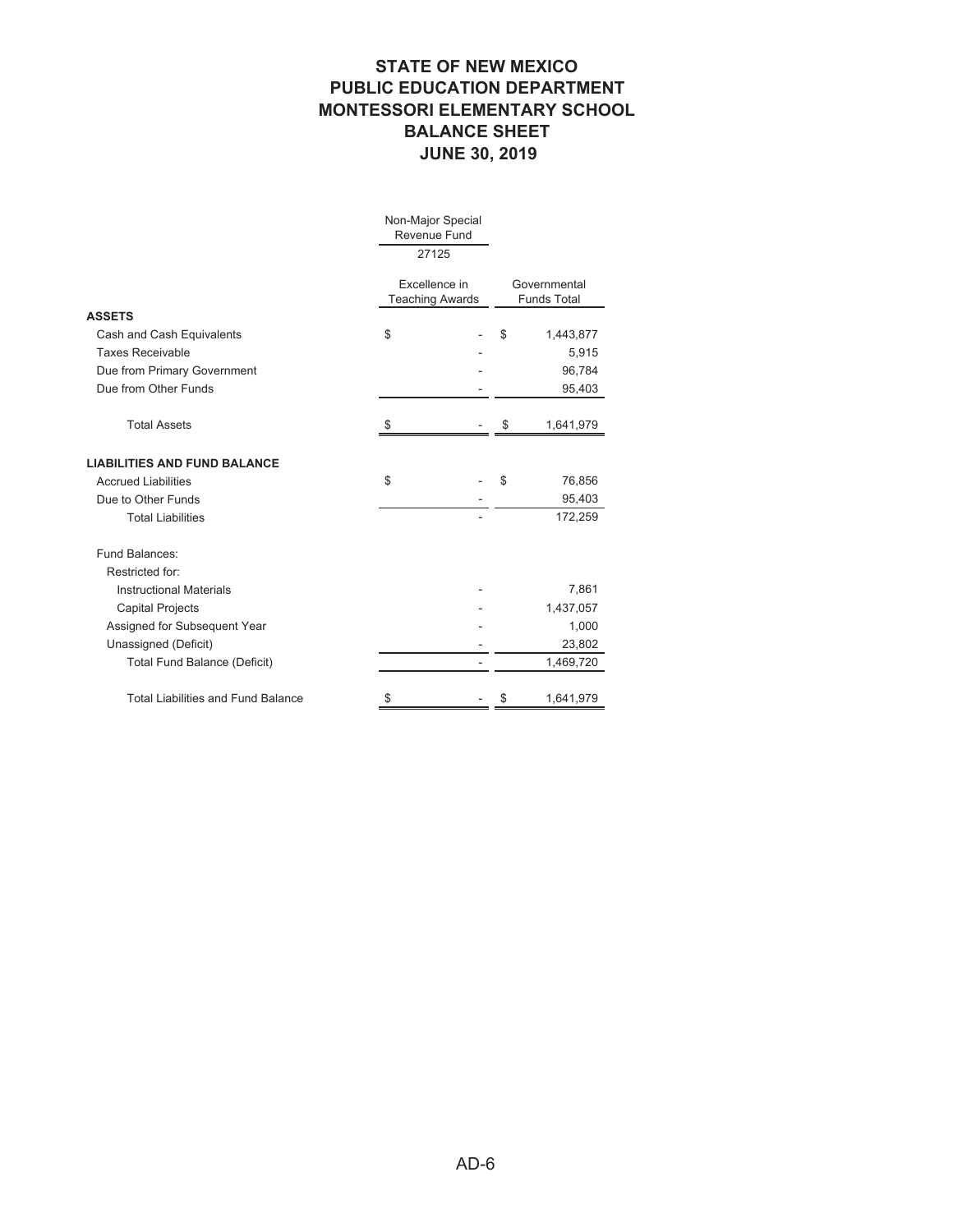#### **STATE OF NEW MEXICO PUBLIC EDUCATION DEPARTMENT MONTESSORI ELEMENTARY SCHOOL RECONCILIATION OF THE BALANCE SHEET - GOVERNMENTAL FUNDS TO THE STATEMENT OF NET POSITION JUNE 30, 2019**

| <b>Total Fund Balance - Governmental Funds</b><br>(Governmental Fund Balance Sheet)                                                                       | \$<br>1,469,720            |
|-----------------------------------------------------------------------------------------------------------------------------------------------------------|----------------------------|
| Amounts reported for governmental activities in the Statement of<br>Net Position are different because:                                                   |                            |
| Capital assets used in governmental activities are not financial<br>resources and, therefore, are not reported in the funds.                              |                            |
| The Cost of Capital Assets is<br>Accumulated Depreciation is                                                                                              | 942,203<br>(315, 764)      |
| <b>Total Capital Assets</b>                                                                                                                               | 626,439                    |
| Deferred inflows and outflows of resources related to the<br>net pension liability and OPEB liability are not reported in the funds.                      |                            |
| Deferred Outflows of Resources                                                                                                                            | 1,737,626                  |
| Deferred Inflows of Resources                                                                                                                             | (581, 376)                 |
| Long-term and certain other liabilities are not due and<br>payable in the current period and, therefore, are not<br>reported as liabilities in the funds. |                            |
| Long-term and other liabilities at year end consist of:                                                                                                   |                            |
| Long-Term Debt<br><b>Compensated Absences</b><br><b>Net Pension Liability</b><br>Net OPEB Liability                                                       | (6,423,697)<br>(1,538,448) |
| Net Position of Governmental Activities (Statement of Net Position)                                                                                       | \$<br>(4,709,736)          |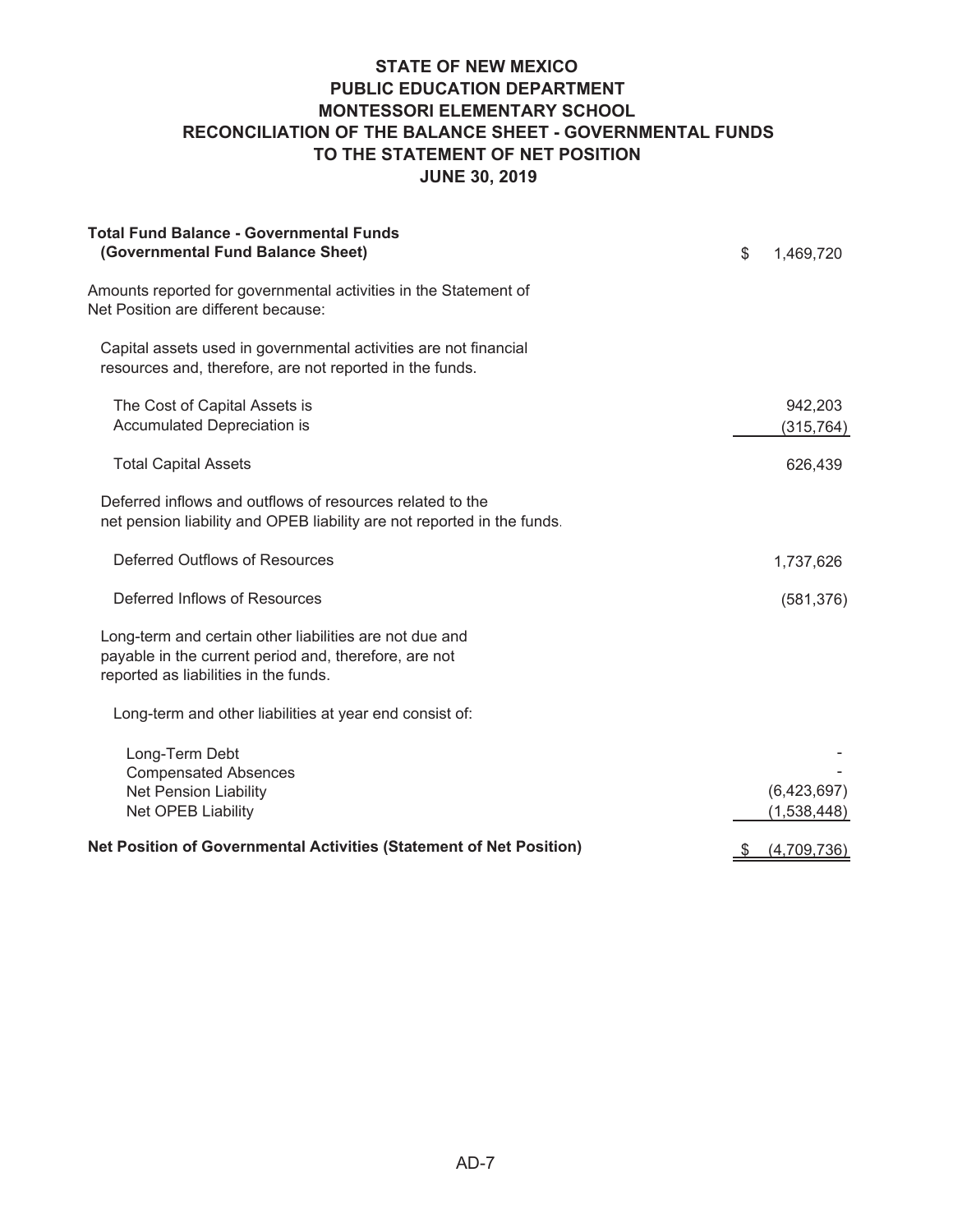#### **STATE OF NEW MEXICO PUBLIC EDUCATION DEPARTMENT MONTESSORI ELEMENTARY SCHOOL STATEMENT OF REVENUES, EXPENDITURES, AND CHANGES IN FUND BALANCES - GOVERNMENTAL FUNDS YEAR ENDED JUNE 30, 2019**

|                                                                                                                                                   | <b>Major General</b><br>Fund | <b>Major Capital</b><br><b>Project Fund</b> | <b>Major Capital</b><br><b>Project Fund</b> | <b>Major Capital</b><br><b>Project Fund</b> |  |
|---------------------------------------------------------------------------------------------------------------------------------------------------|------------------------------|---------------------------------------------|---------------------------------------------|---------------------------------------------|--|
|                                                                                                                                                   | 11000                        | 31200                                       | 31400                                       | 31600                                       |  |
|                                                                                                                                                   | Operational                  | Public School<br>Capital Outlay             | <b>Special Capital</b><br>Outlay - State    | Capital<br>Improvements<br><b>HB33</b>      |  |
| <b>REVENUES</b>                                                                                                                                   |                              |                                             |                                             |                                             |  |
| <b>Property Taxes</b>                                                                                                                             | \$                           | \$                                          | \$                                          | 282,607<br>\$                               |  |
| <b>Federal Sources</b>                                                                                                                            |                              |                                             |                                             |                                             |  |
| <b>State Sources</b>                                                                                                                              | 2,484,217                    | 308,857                                     | 18,189                                      |                                             |  |
| Fees                                                                                                                                              | 325,500                      |                                             |                                             |                                             |  |
| <b>Total Revenues</b>                                                                                                                             | 2,809,717                    | 308,857                                     | 18,189                                      | 282,607                                     |  |
| <b>EXPENDITURES</b>                                                                                                                               |                              |                                             |                                             |                                             |  |
| Instruction                                                                                                                                       | 1,608,955                    |                                             |                                             |                                             |  |
| <b>Support Services - Students</b>                                                                                                                | 242,107                      |                                             |                                             |                                             |  |
| Support Services - General Administration                                                                                                         | 137,388                      |                                             |                                             |                                             |  |
| Support Services - School Administration                                                                                                          | 42,974                       |                                             |                                             |                                             |  |
| <b>Support Services - Central Services</b>                                                                                                        | 138,218                      |                                             |                                             |                                             |  |
| Support Services - Operation and Maintenance of Plant                                                                                             | 616,517                      |                                             |                                             |                                             |  |
| Capital Outlay                                                                                                                                    |                              | 308,857                                     | 18,189                                      | 21,154                                      |  |
| <b>Total Expenditures</b>                                                                                                                         | 2,786,159                    | 308,857                                     | 18,189                                      | 21,154                                      |  |
| Excess (Deficiency) of Revenues<br>Over (Under) Expenditures                                                                                      | 23,558                       |                                             |                                             | 261,453                                     |  |
| Other Financing Sources (Uses):<br>Other Financing Sources - Transfers In<br>Other Financing Uses - Transfers Out<br><b>Total Other Financing</b> |                              |                                             |                                             |                                             |  |
| Sources (Uses)                                                                                                                                    |                              |                                             |                                             |                                             |  |
| <b>NET CHANGES IN FUND BALANCES</b>                                                                                                               | 23,558                       |                                             |                                             | 261,453                                     |  |
| Fund Balances - Beginning of Year                                                                                                                 | 1,244                        |                                             |                                             | 882,753                                     |  |
| <b>FUND BALANCES - END OF YEAR</b>                                                                                                                | 24,802<br>\$                 | S                                           | \$                                          | 1,144,206<br>\$                             |  |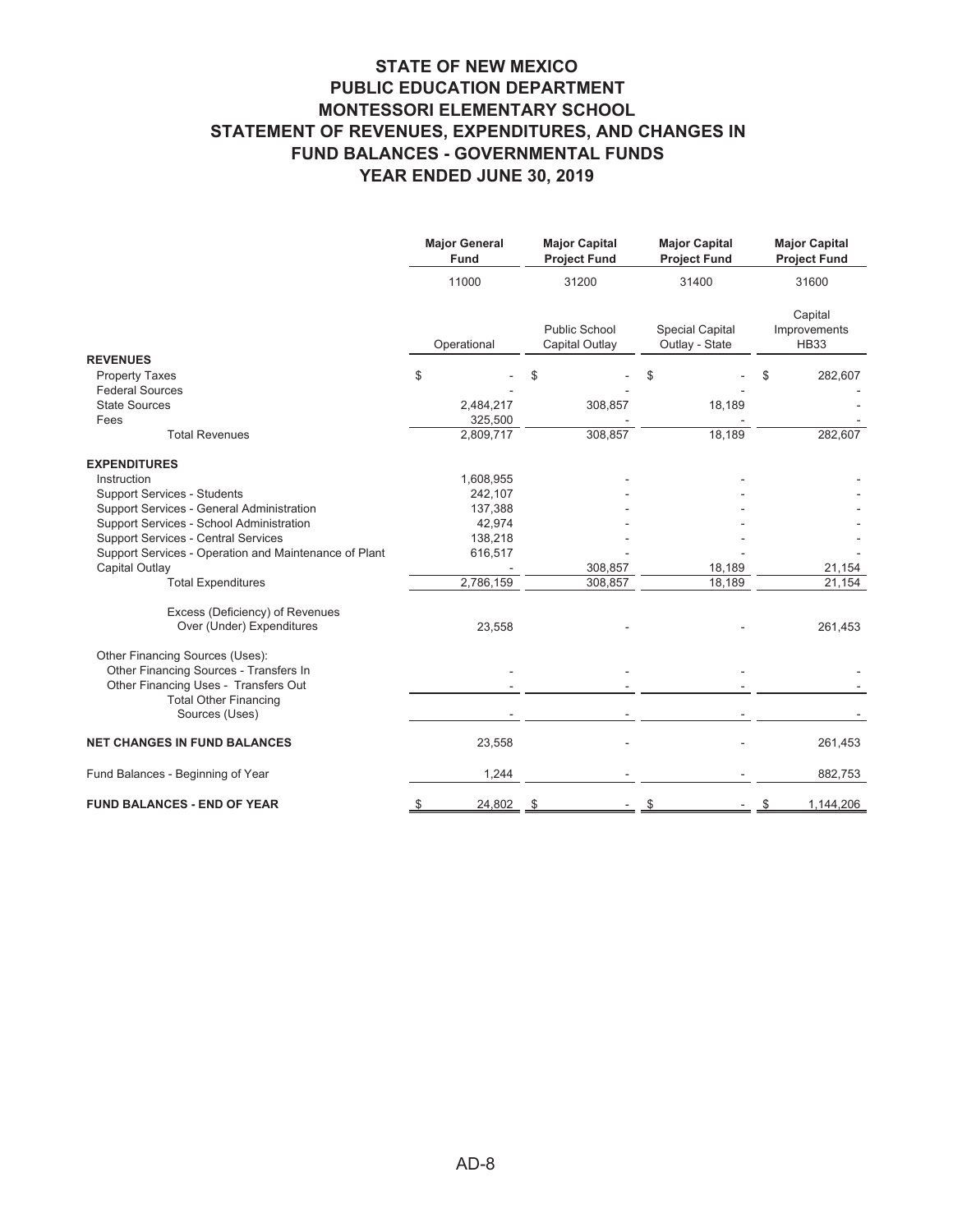#### **STATE OF NEW MEXICO PUBLIC EDUCATION DEPARTMENT MONTESSORI ELEMENTARY SCHOOL STATEMENT OF REVENUES, EXPENDITURES, AND CHANGES IN FUND BALANCES - GOVERNMENTAL FUNDS YEAR ENDED JUNE 30, 2019**

|                                                                           | <b>Major Capital</b><br>Non-Major Special<br>Revenue Fund<br><b>Project Fund</b> |                                         | Non-Major Special<br>Revenue Fund | Non-Major Special<br>Revenue Fund |                           |
|---------------------------------------------------------------------------|----------------------------------------------------------------------------------|-----------------------------------------|-----------------------------------|-----------------------------------|---------------------------|
|                                                                           |                                                                                  | 31701                                   | 14000                             | 24101                             | 24106                     |
|                                                                           |                                                                                  | Capital<br>Improvements SB-9<br>- Local | Instructional<br><b>Materials</b> | Title I - IASA                    | <b>Entitlement IDEA-B</b> |
| <b>REVENUES</b>                                                           |                                                                                  |                                         |                                   |                                   |                           |
| <b>Property Taxes</b><br><b>Federal Sources</b>                           | \$                                                                               | 139,508                                 | \$                                | \$<br>30,962                      | \$<br>50,801              |
| <b>State Sources</b><br>Fees                                              |                                                                                  |                                         | 15,733                            |                                   |                           |
| <b>Total Revenues</b>                                                     |                                                                                  | 139,508                                 | 15,733                            | 30,962                            | 50,801                    |
| <b>EXPENDITURES</b>                                                       |                                                                                  |                                         |                                   |                                   |                           |
| Instruction<br><b>Support Services - Students</b>                         |                                                                                  |                                         | 27,993                            |                                   | 28,133<br>22,668          |
| Support Services - General Administration                                 |                                                                                  |                                         |                                   |                                   |                           |
| Support Services - School Administration                                  |                                                                                  |                                         |                                   | 30,962                            |                           |
| <b>Support Services - Central Services</b>                                |                                                                                  |                                         |                                   |                                   |                           |
| Support Services - Operation and Maintenance of Plant                     |                                                                                  |                                         |                                   |                                   |                           |
| Capital Outlay                                                            |                                                                                  | 78,918                                  |                                   |                                   |                           |
| <b>Total Expenditures</b>                                                 |                                                                                  | 78,918                                  | 27,993                            | 30,962                            | 50,801                    |
| Excess (Deficiency) of Revenues<br>Over (Under) Expenditures              |                                                                                  | 60,590                                  | (12, 260)                         |                                   |                           |
| Other Financing Sources (Uses):<br>Other Financing Sources - Transfers In |                                                                                  |                                         |                                   |                                   |                           |
| Other Financing Uses - Transfers Out<br><b>Total Other Financing</b>      |                                                                                  |                                         |                                   |                                   |                           |
| Sources (Uses)                                                            |                                                                                  |                                         |                                   |                                   |                           |
| <b>NET CHANGES IN FUND BALANCES</b>                                       |                                                                                  | 60,590                                  | (12, 260)                         |                                   |                           |
| Fund Balances - Beginning of Year                                         |                                                                                  | 232,261                                 | 20,121                            |                                   |                           |
| <b>FUND BALANCES - END OF YEAR</b>                                        | \$                                                                               | 292,851                                 | 7,861<br>\$                       | \$                                | \$                        |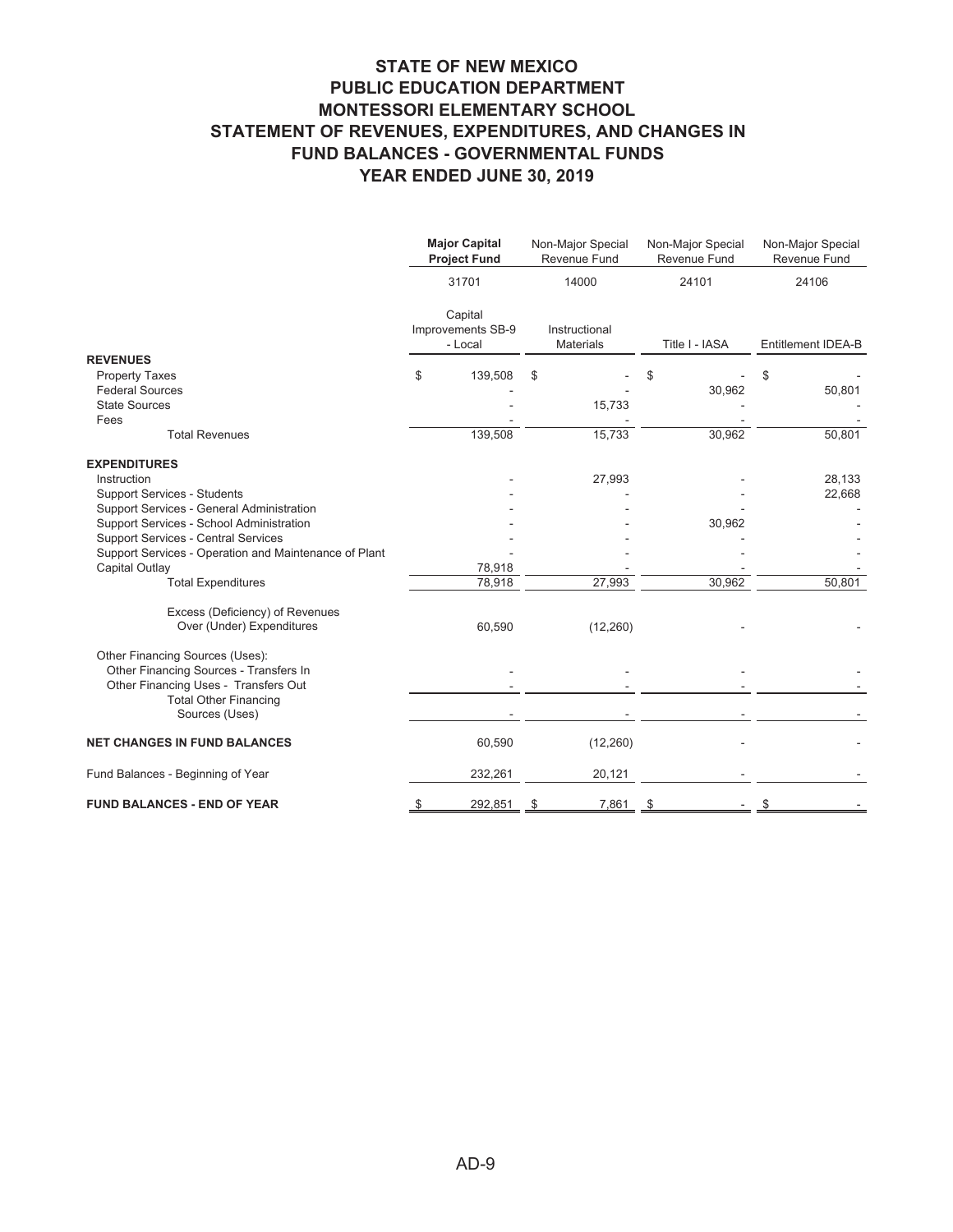#### **STATE OF NEW MEXICO PUBLIC EDUCATION DEPARTMENT MONTESSORI ELEMENTARY SCHOOL STATEMENT OF REVENUES, EXPENDITURES, AND CHANGES IN FUND BALANCES - GOVERNMENTAL FUNDS YEAR ENDED JUNE 30, 2019**

**REVENUES** Property Taxes Federal Sources State Sources Fees Total Revenues **EXPENDITURES** Instruction Support Services - Students Support Services - General Administration Support Services - School Administration Support Services - Central Services Support Services - Operation and Maintenance of Plant Capital Outlay Total Expenditures Excess (Deficiency) of Revenues Over (Under) Expenditures Other Financing Sources (Uses): Other Financing Sources - Transfers In Other Financing Uses - Transfers Out Total Other Financing Sources (Uses) **NET CHANGES IN FUND BALANCES** Fund Balances - Beginning of Year **FUND BALANCES - END OF YEAR** Non-Major Special Revenue Fund 27125 Excellence in Teaching Awards **Governmental** Funds Total  $\frac{1}{2}$  - \$ 422,115 81,763 2,832,379 5,383 325,500 5,383 3,661,757 1,670,464 5,383 264,775 137,388 73,936 - 138,218 616,517 - 427,118 3,328,416 5,383 333,341 - - - - - - 333,341 1,136,379  $\frac{1}{2}$   $\frac{1}{469,720}$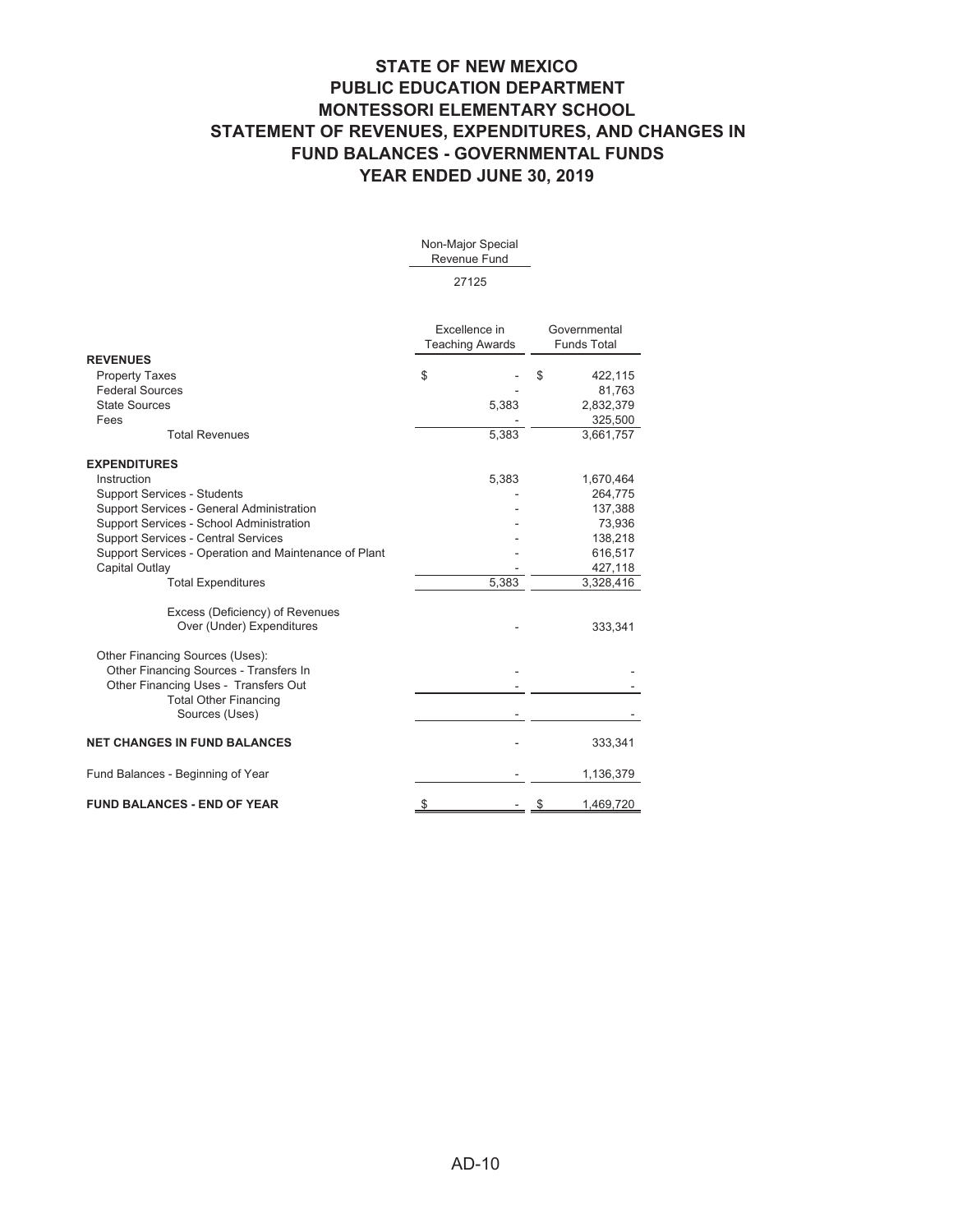#### **STATE OF NEW MEXICO PUBLIC EDUCATION DEPARTMENT MONTESSORI ELEMENTARY SCHOOL YEAR ENDED JUNE 30, 2019 CHANGES IN FUND BALANCES TO THE STATEMENT OF ACTIVITIES RECONCILIATION OF THE STATEMENT OF REVENUES, EXPENDITURES, AND**

| Net Changes in Fund Balances - Total Governmental Funds<br>(Statement of Revenues, Expenditures, and Changes in                                                                                                                                                                                                                              |                       |
|----------------------------------------------------------------------------------------------------------------------------------------------------------------------------------------------------------------------------------------------------------------------------------------------------------------------------------------------|-----------------------|
| <b>Fund Balances)</b>                                                                                                                                                                                                                                                                                                                        | \$<br>333,341         |
| Amounts reported for governmental activities in the Statement of Activities<br>are different because:                                                                                                                                                                                                                                        |                       |
| In the Statement of Activities, certain operating expenses - compensated<br>absences (sick and annual leave) are measured by the amounts earned<br>during the year. In the Governmental Funds, however, expenditures for<br>these items are measured by the amounts of financial resources used<br>(essentially, the amounts actually paid). |                       |
| <b>Expenses Related to Compensated Absences</b>                                                                                                                                                                                                                                                                                              |                       |
| In the Statement of Activities, pension and OPEB expense is measured<br>by the change in benefit liability and the related deferred inflows and<br>outflows of resources. In the governmental funds, however, these<br>expenditures are reported for current year employer contributions.                                                    |                       |
| Expenses Related to the Net Pension Liability<br>Expenses Related to the Net OPEB Liability                                                                                                                                                                                                                                                  | (1,025,637)<br>41,092 |
| Governmental Funds report capital outlays as expenditures. However,<br>in the Statement of Activities, the cost of those assets is allocated<br>over their estimated useful lives and reported as depreciation expense.<br>In the current period, these amounts were:                                                                        |                       |
| <b>Capital Outlay</b><br><b>Depreciation Expense</b>                                                                                                                                                                                                                                                                                         | 30,780<br>(99, 767)   |
| <b>Change in Net Position of Governmental Activities</b><br>(Statement of Activities)                                                                                                                                                                                                                                                        | \$<br>(720, 191)      |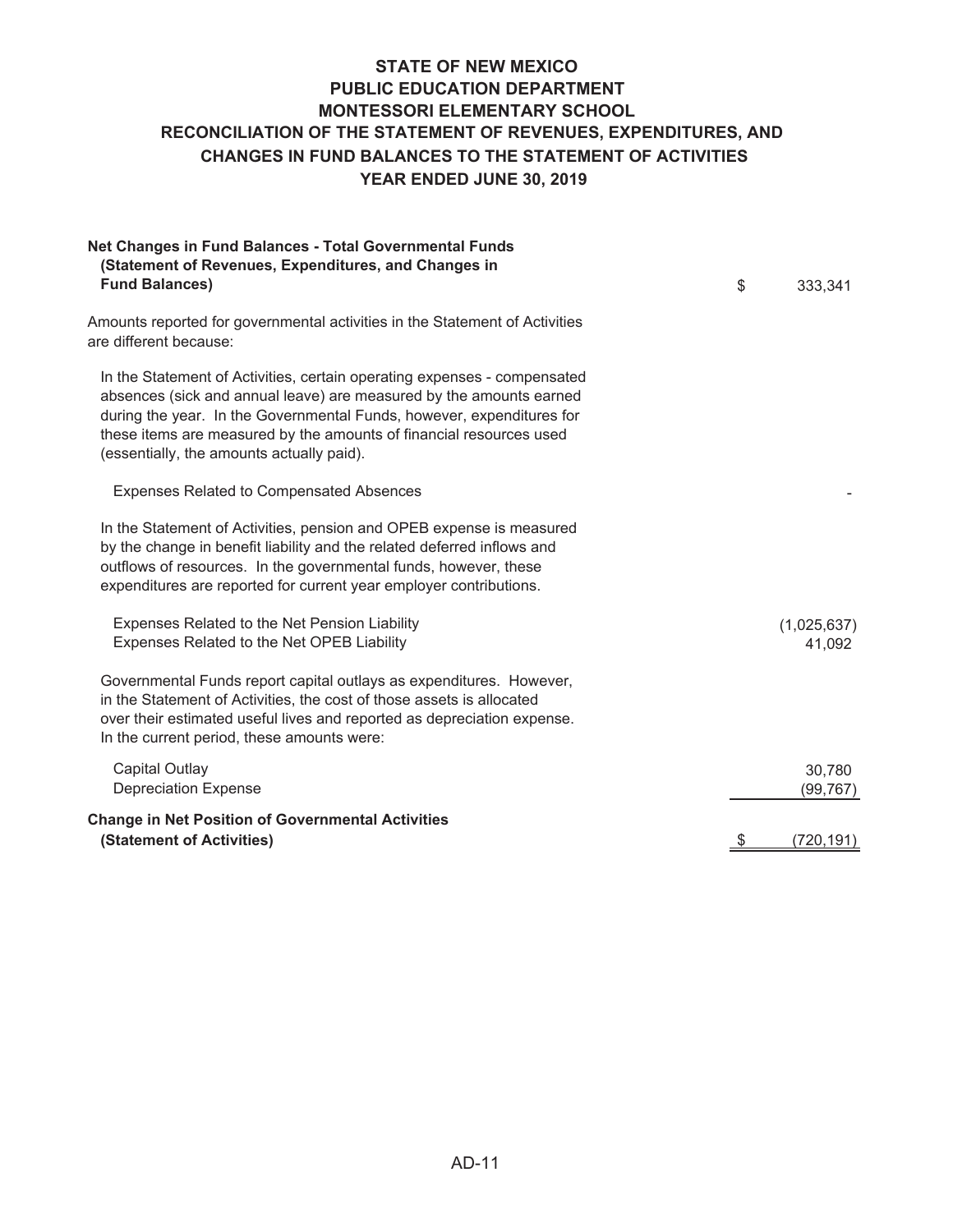### **STATE OF NEW MEXICO PUBLIC EDUCATION DEPARTMENT MONTESSORI ELEMENTARY SCHOOL SCHEDULE OF BUDGETARY COMPARISONS - BUDGETARY BASIS YEAR ENDED JUNE 30, 2019 OPERATIONAL (FUND 11000)**

|                                                                                                                                 |               |                         | Actual            | Variance From       |  |  |
|---------------------------------------------------------------------------------------------------------------------------------|---------------|-------------------------|-------------------|---------------------|--|--|
|                                                                                                                                 |               | <b>Budgeted Amounts</b> | Amounts           | <b>Final Budget</b> |  |  |
|                                                                                                                                 | Original      | Final                   | (Budgetary Basis) | Positive (Negative) |  |  |
| <b>REVENUES</b>                                                                                                                 |               |                         |                   |                     |  |  |
| <b>Local and County Sources</b>                                                                                                 | \$<br>312,156 | 370,500<br>\$           | \$<br>325,500     | \$<br>(45,000)      |  |  |
| <b>State Sources</b>                                                                                                            | 2,416,479     | 2,490,377               | 2,484,217         | (6, 160)            |  |  |
| <b>Federal Sources</b>                                                                                                          |               |                         |                   |                     |  |  |
| <b>Total Revenues</b>                                                                                                           | 2,728,635     | 2,860,877               | 2,809,717         | (51, 160)           |  |  |
| <b>EXPENDITURES</b>                                                                                                             |               |                         |                   |                     |  |  |
| Instruction                                                                                                                     | 1,722,668     | 1,621,058               | 1,608,955         | 12,103              |  |  |
| <b>Support Services</b>                                                                                                         | 1,046,667     | 1,241,065               | 1,177,204         | 63,861              |  |  |
| Operation of Noninstructional Services                                                                                          |               |                         |                   |                     |  |  |
| <b>Capital Outlay</b>                                                                                                           |               |                         |                   |                     |  |  |
| <b>Total Expenditures</b>                                                                                                       | 2,769,335     | 2,862,123               | 2,786,159         | 75,964              |  |  |
| <b>EXCESS (DEFICIENCY) OF REVENUES</b>                                                                                          |               |                         |                   |                     |  |  |
| <b>OVER (UNDER) EXPENDITURES</b>                                                                                                | (40, 700)     | (1, 246)                | 23,558            | 24,804              |  |  |
| <b>DESIGNATED CASH</b>                                                                                                          | 40,700        | 1,246                   |                   | (1, 246)            |  |  |
| <b>NET CHANGES IN FUND BALANCES</b>                                                                                             |               |                         | 23,558            | 23,558              |  |  |
| <b>RECONCILIATION TO GAAP BASIS</b><br>Other Financing Sources (Uses)<br>Adjustments to Revenues<br>Adjustments to Expenditures |               |                         |                   |                     |  |  |
| <b>NET CHANGES IN FUND BALANCES</b>                                                                                             |               |                         | 23,558            |                     |  |  |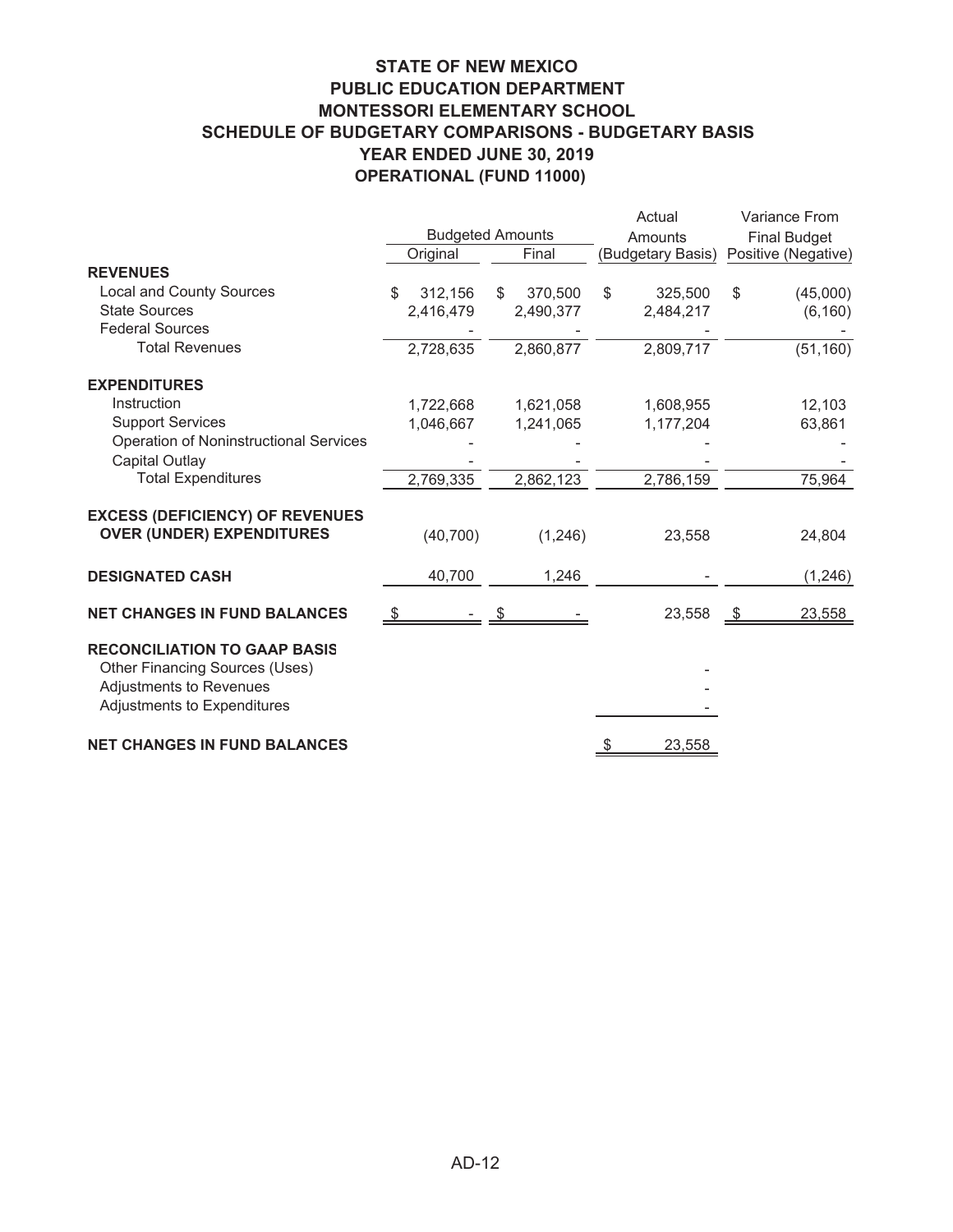## **STATE OF NEW MEXICO PUBLIC EDUCATION DEPARTMENT MONTESSORI ELEMENTARY SCHOOL STATEMENT OF FIDUCIARY ASSETS AND LIABILITIES - AGENCY FUNDS JUNE 30, 2019**

|                                                                                  | Agency<br>Funds |        |  |
|----------------------------------------------------------------------------------|-----------------|--------|--|
| <b>ASSETS</b><br>Cash and Cash Equivalents<br><b>Accounts Receivable</b>         | \$              | 36,143 |  |
| <b>TOTAL ASSETS</b>                                                              |                 | 36,143 |  |
| <b>LIABILITIES</b><br><b>Accrued Liabilities</b><br><b>Funds Held for Others</b> | \$              | 36,143 |  |
| <b>TOTAL LIABILITIES</b>                                                         |                 | 36,143 |  |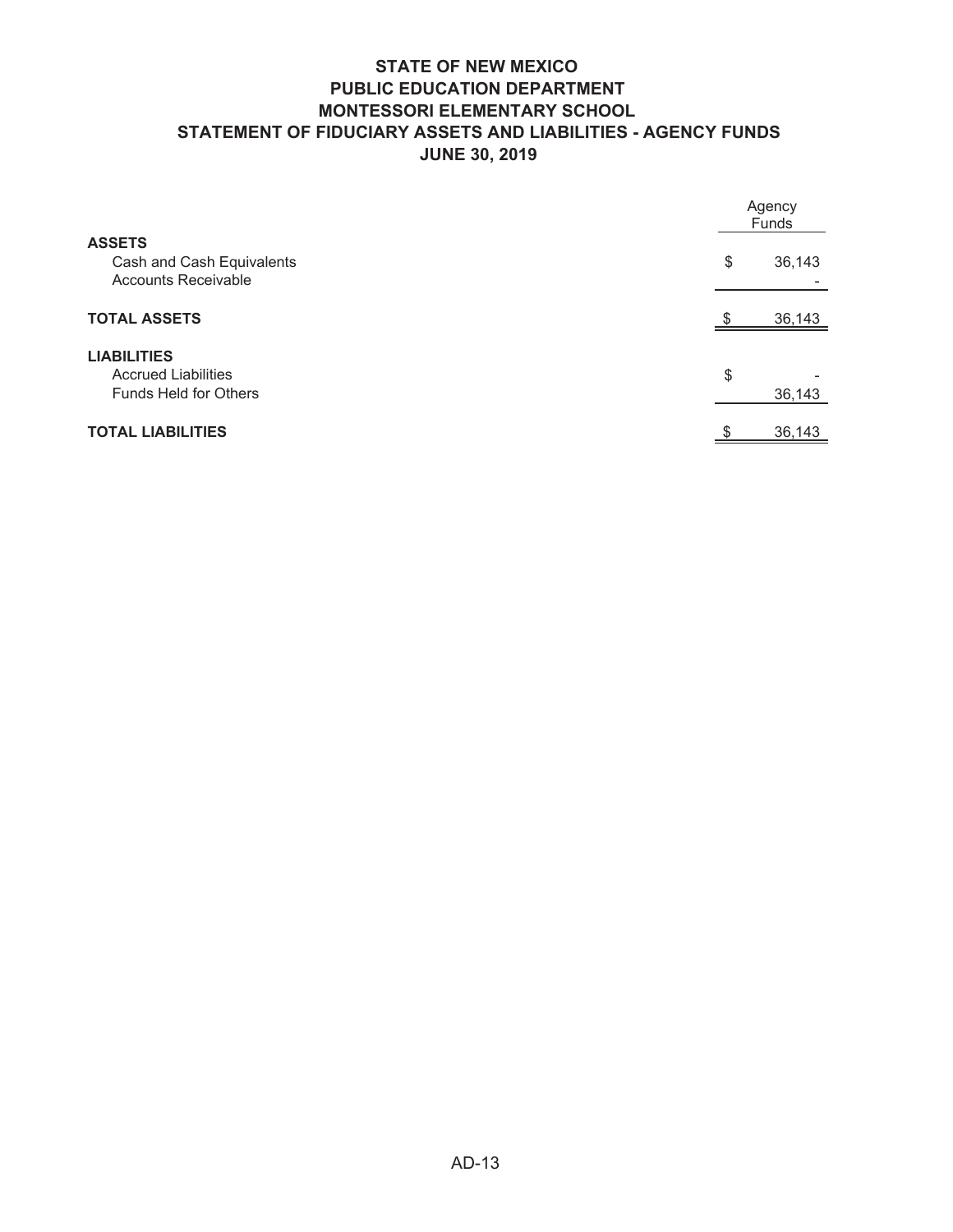#### **STATE OF NEW MEXICO PUBLIC EDUCATION DEPARTMENT MONTESSORI ELEMENTARY SCHOOL SCHEDULE OF CHANGES IN ASSETS AND LIABILITIES - AGENCY FUNDS YEAR ENDED JUNE 30, 2019**

| Balance,<br>July 1,<br>2018 |       | Additions |                                     | <b>Deletions</b> |               | Balance,<br>June 30,<br>2019 |        |
|-----------------------------|-------|-----------|-------------------------------------|------------------|---------------|------------------------------|--------|
|                             |       |           |                                     |                  |               |                              |        |
| \$                          | 5,050 | \$        | 206,846                             | \$               | (175, 753)    | \$                           | 36,143 |
|                             | 5,050 | \$        | 206,846                             | \$               | (175, 753)    |                              | 36,143 |
|                             |       |           |                                     |                  |               |                              |        |
| \$                          | 5,050 | \$        | $\overline{\phantom{0}}$<br>206,846 | \$               | (175,753)     | \$                           | 36,143 |
|                             |       |           |                                     |                  |               |                              | 36,143 |
|                             |       |           | 5,050<br>\$                         |                  | 206,846<br>\$ | (175,753)                    | \$     |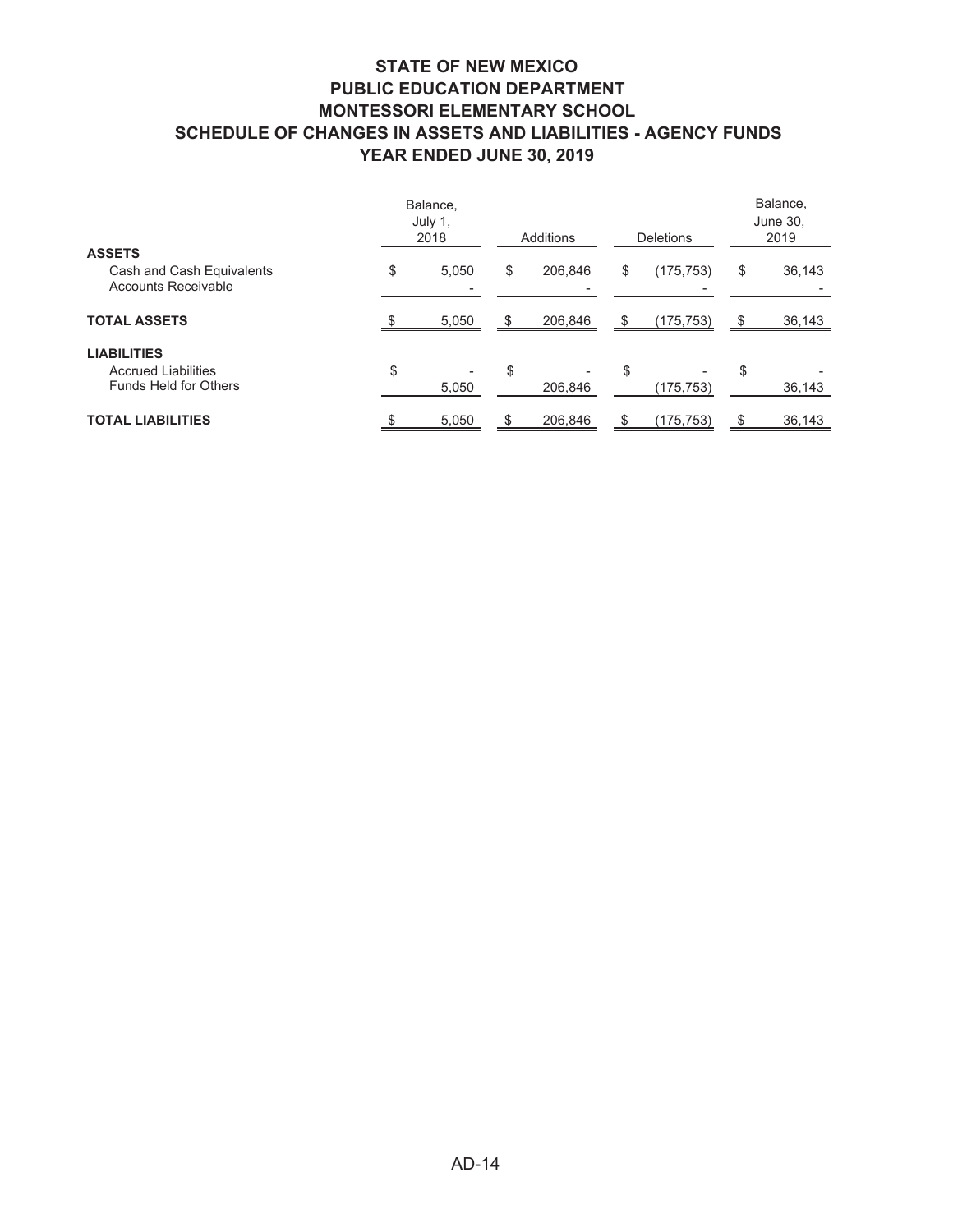## **STATE OF NEW MEXICO PUBLIC EDUCATION DEPARTMENT MONTESSORI ELEMENTARY SCHOOL SCHEDULE OF COLLATERAL PLEDGED BY DEPOSITORY FOR PUBLIC FUNDS JUNE 30, 2019**

| Name of Depository | Description of<br>Pledged Collateral (Maturity) | Fair/Par<br><b>Market Value</b><br>June 30, 2019 |                 | Safekeeping<br>Agent    |  |  |
|--------------------|-------------------------------------------------|--------------------------------------------------|-----------------|-------------------------|--|--|
| New York Mellon    | Bond - CUSIP #3138WFKD7<br>(8/1/2030)           | \$                                               | 588,133         | Bank of New York Mellon |  |  |
| New York Mellon    | Bond - CUSIP #3138WFWD4<br>(10/1/2035)          |                                                  | 165,879         | Bank of New York Mellon |  |  |
|                    |                                                 |                                                  | <u>754,012 </u> |                         |  |  |
|                    | <b>Total Amount on Deposit</b>                  | \$                                               | 1,505,123       |                         |  |  |
|                    | Less: FDIC                                      |                                                  | (250,000)       |                         |  |  |
|                    | <b>Uninsured Public Funds</b>                   |                                                  | 1,255,123       |                         |  |  |
|                    | 50% Collateral Requirement                      |                                                  | 627,562         |                         |  |  |
|                    | <b>Total Pledged</b>                            |                                                  | 754,012         |                         |  |  |
|                    | Over (Under) Pledged                            |                                                  | 126,451         |                         |  |  |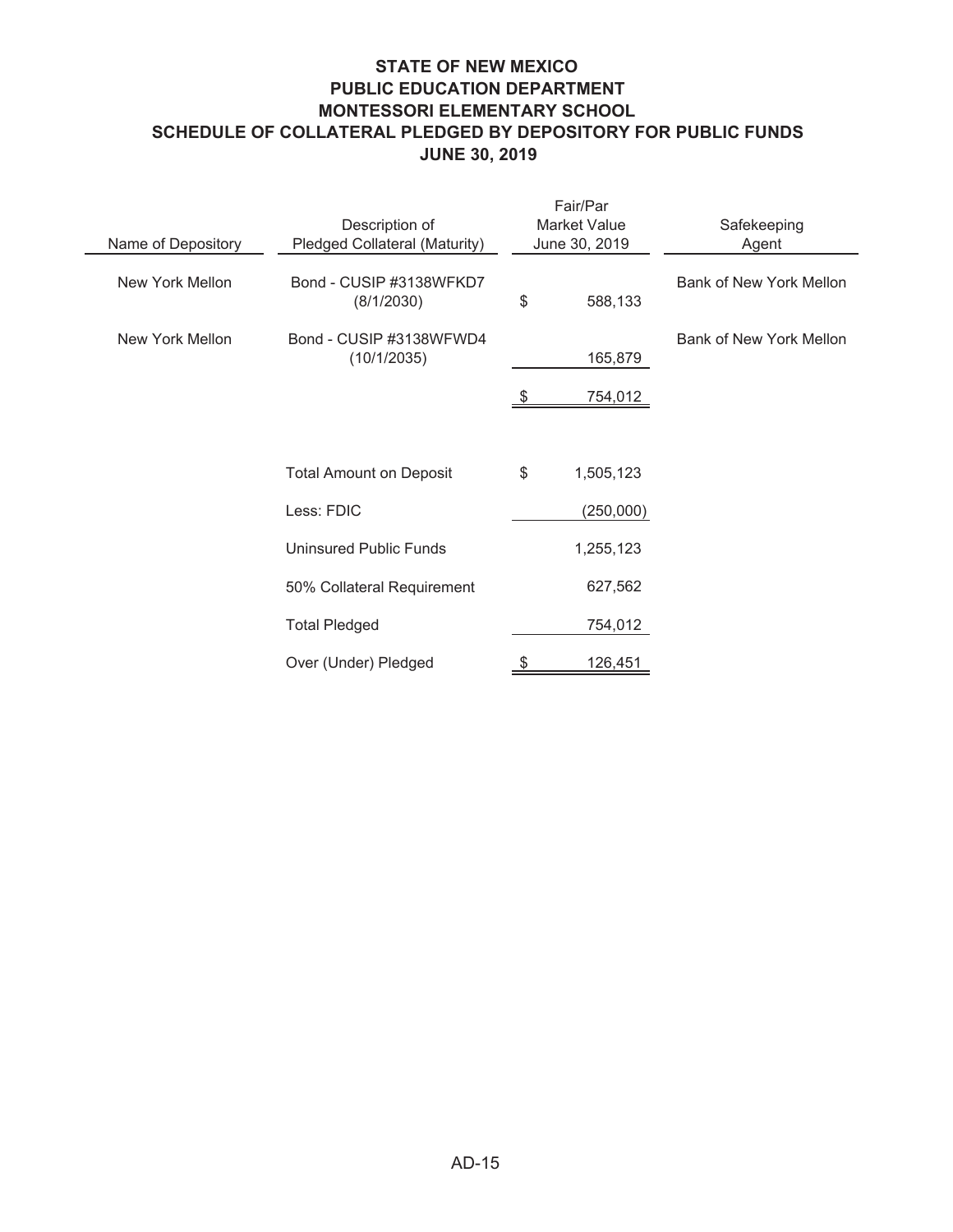## **STATE OF NEW MEXICO PUBLIC EDUCATION DEPARTMENT MONTESSORI ELEMENTARY SCHOOL SCHEDULE OF CASH AND CASH EQUIVALENTS JUNE 30, 2019**

|                                       | <b>Primary Government</b> |
|---------------------------------------|---------------------------|
|                                       | Wells Fargo               |
| <b>Operating Account</b>              | \$<br>1,505,123           |
| Reconciling Items                     | (25, 103)                 |
| Reconciled Balance at June 30, 2019   | 1,480,020                 |
| Plus: Petty Cash                      |                           |
| Less: Activity Funds                  | (36, 143)                 |
| Balance per Statement of Net Position | 1,443,877                 |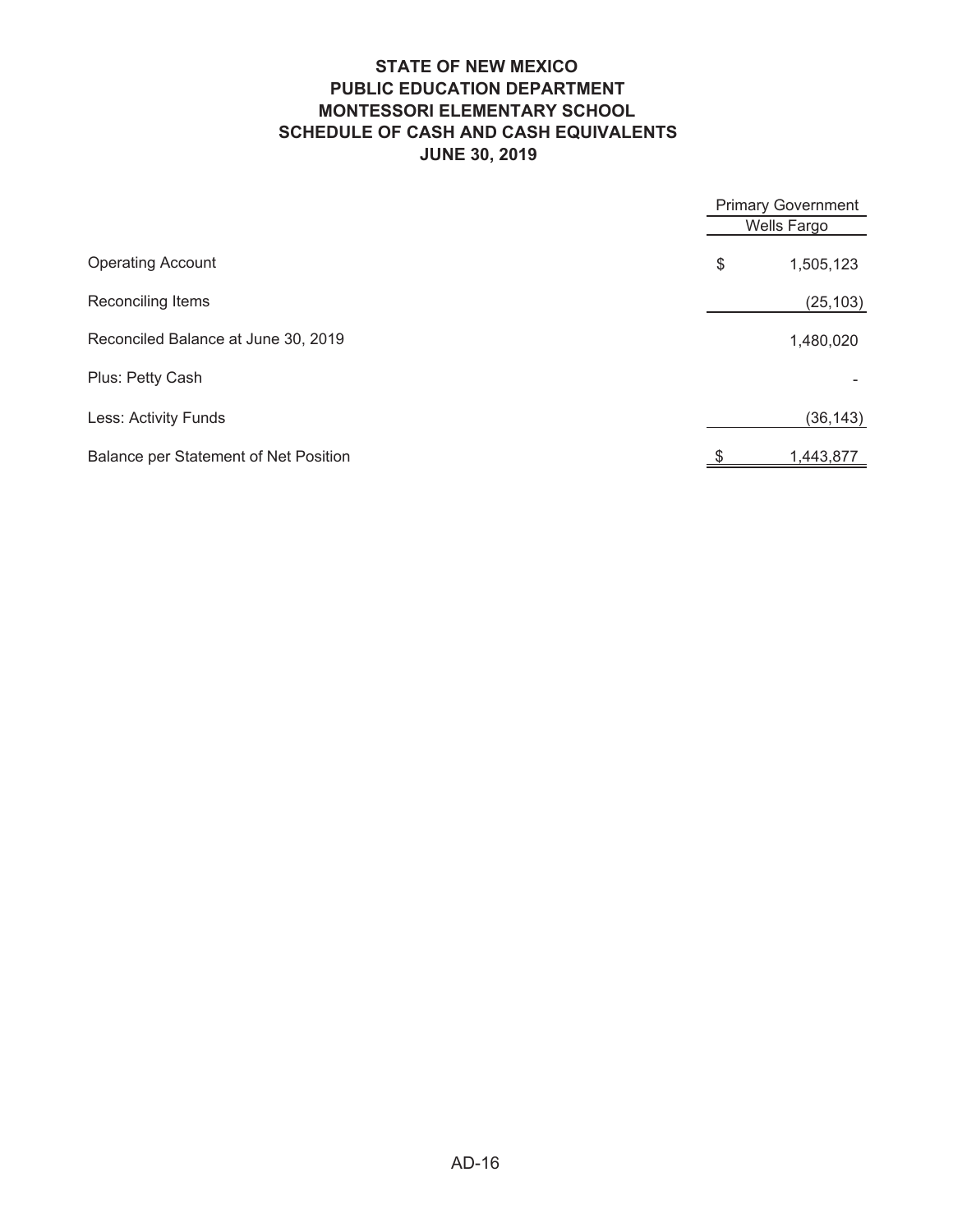#### **STATE OF NEW MEXICO PUBLIC EDUCATION DEPARTMENT MONTESSORI ELEMENTARY SCHOOL CASH RECONCILIATION YEAR ENDED JUNE 30, 2019**

| \$<br>June 30 2018 Cash (Book Balance)<br>June 30 2018 Payroll Liabilities<br>June 30 2018 Temporary Interfund Loans<br>June 30 2018 Adjustments/Reconciling Differences<br>June 30 2018 Cash Available to Budget<br>2018-2019 Revenue | 77,324<br>(76,080)<br>1,244<br>2,809,717<br>(2,786,159) | \$<br>20,121<br>20,121 | \$<br>5,050           | S  |                     |
|----------------------------------------------------------------------------------------------------------------------------------------------------------------------------------------------------------------------------------------|---------------------------------------------------------|------------------------|-----------------------|----|---------------------|
|                                                                                                                                                                                                                                        |                                                         |                        |                       |    |                     |
|                                                                                                                                                                                                                                        |                                                         |                        |                       |    |                     |
|                                                                                                                                                                                                                                        |                                                         |                        | 5,050                 |    |                     |
| 2018-2019 Expenditures<br><b>Permanent Cash Transfers/Reversions</b><br>Adjustments                                                                                                                                                    |                                                         | 14,352<br>(27, 993)    | 206,846<br>(175, 753) |    | 81,763<br>(81, 763) |
| June 30 2019 Cash Available to Budget                                                                                                                                                                                                  | 24,802                                                  | 6,480                  | 36,143                |    |                     |
| June 30 2019 Payroll Liabilities<br>June 30 2019 Temporary Interfund Loans<br>June 30 2019 Adjustments/Reconciling Differences                                                                                                         | 76,856<br>(95, 403)                                     |                        |                       |    |                     |
| June 30 2019 Cash (Book Balance)                                                                                                                                                                                                       | 6,255                                                   | \$<br>6,480            | \$<br>36,143          | \$ |                     |
| Reconciliation to PED Cash Report Line 7                                                                                                                                                                                               |                                                         |                        |                       |    |                     |
| June 30 2019 Cash (Book Balance)<br>\$<br>June 30 2019 Payroll Liabilities<br>June 30 2019 Temporary Interfund Loans<br>Audit Adjustments and Reclassifications                                                                        | 6,255<br>(76, 856)<br>95,403                            | \$<br>6,480            | \$<br>36,143          | \$ |                     |
| Line 7 PED Cash Report June 30 2019*                                                                                                                                                                                                   | 24,802                                                  | \$<br>6,480            | \$<br>36,143          | \$ |                     |

\* May include rounding errors when compared to PED Cash Report.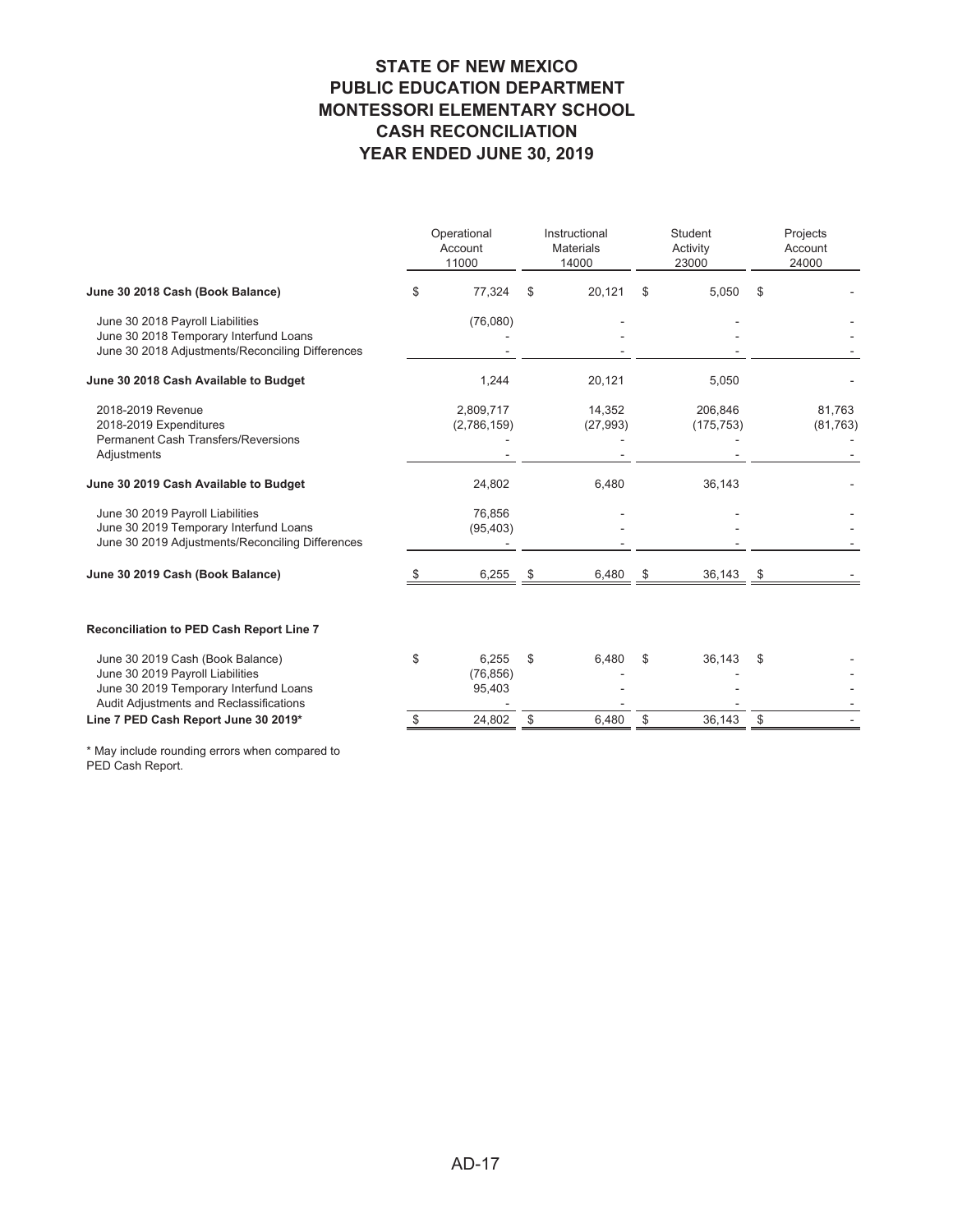#### **STATE OF NEW MEXICO PUBLIC EDUCATION DEPARTMENT MONTESSORI ELEMENTARY SCHOOL CASH RECONCILIATION YEAR ENDED JUNE 30, 2019**

|                                                                                                                                | <b>State</b><br>Flowthrough Fund<br>27000 | <b>Public School</b><br>Capital Outlay<br>31200 | <b>Special Capital</b><br>Outlay<br>31400 | Capital Improve.<br><b>HB33</b><br>31600 |
|--------------------------------------------------------------------------------------------------------------------------------|-------------------------------------------|-------------------------------------------------|-------------------------------------------|------------------------------------------|
| June 30 2018 Cash (Book Balance)                                                                                               | \$                                        | \$                                              | \$                                        | 882,753                                  |
| June 30 2018 Payroll Liabilities<br>June 30 2018 Temporary Interfund Loans<br>June 30 2018 Adjustments/Reconciling Differences |                                           |                                                 |                                           |                                          |
| June 30 2018 Cash Available to Budget                                                                                          |                                           |                                                 |                                           | 882,753                                  |
| 2018-2019 Revenue<br>2018-2019 Expenditures<br><b>Permanent Cash Transfers/Reversions</b><br>Adjustments                       | 5,383<br>(5,383)                          | 231,643<br>(308, 857)                           | (18, 189)                                 | 278,643<br>(21, 154)                     |
| June 30 2019 Cash Available to Budget                                                                                          |                                           | (77, 214)                                       | (18, 189)                                 | 1,140,242                                |
| June 30 2019 Payroll Liabilities<br>June 30 2019 Temporary Interfund Loans<br>June 30 2019 Adjustments/Reconciling Differences |                                           | 77,214                                          | 18,189                                    |                                          |
| June 30 2019 Cash (Book Balance)                                                                                               |                                           |                                                 |                                           | 1,140,242                                |
| Reconciliation to PED Cash Report Line 7                                                                                       |                                           |                                                 |                                           |                                          |
| June 30 2019 Cash (Book Balance)<br>June 30 2019 Payroll Liabilities                                                           | \$                                        | \$                                              | \$                                        | 1,140,242<br>\$                          |
| June 30 2019 Temporary Interfund Loans<br>Audit Adjustments and Reclassifications                                              |                                           | (77, 214)                                       | (18, 189)                                 |                                          |
| Line 7 PED Cash Report June 30 2019*                                                                                           |                                           | (77, 214)<br>\$                                 | \$<br>(18, 189)                           | \$<br>1,140,242                          |
|                                                                                                                                |                                           |                                                 |                                           |                                          |

\* May include rounding errors when compared to PED Cash Report.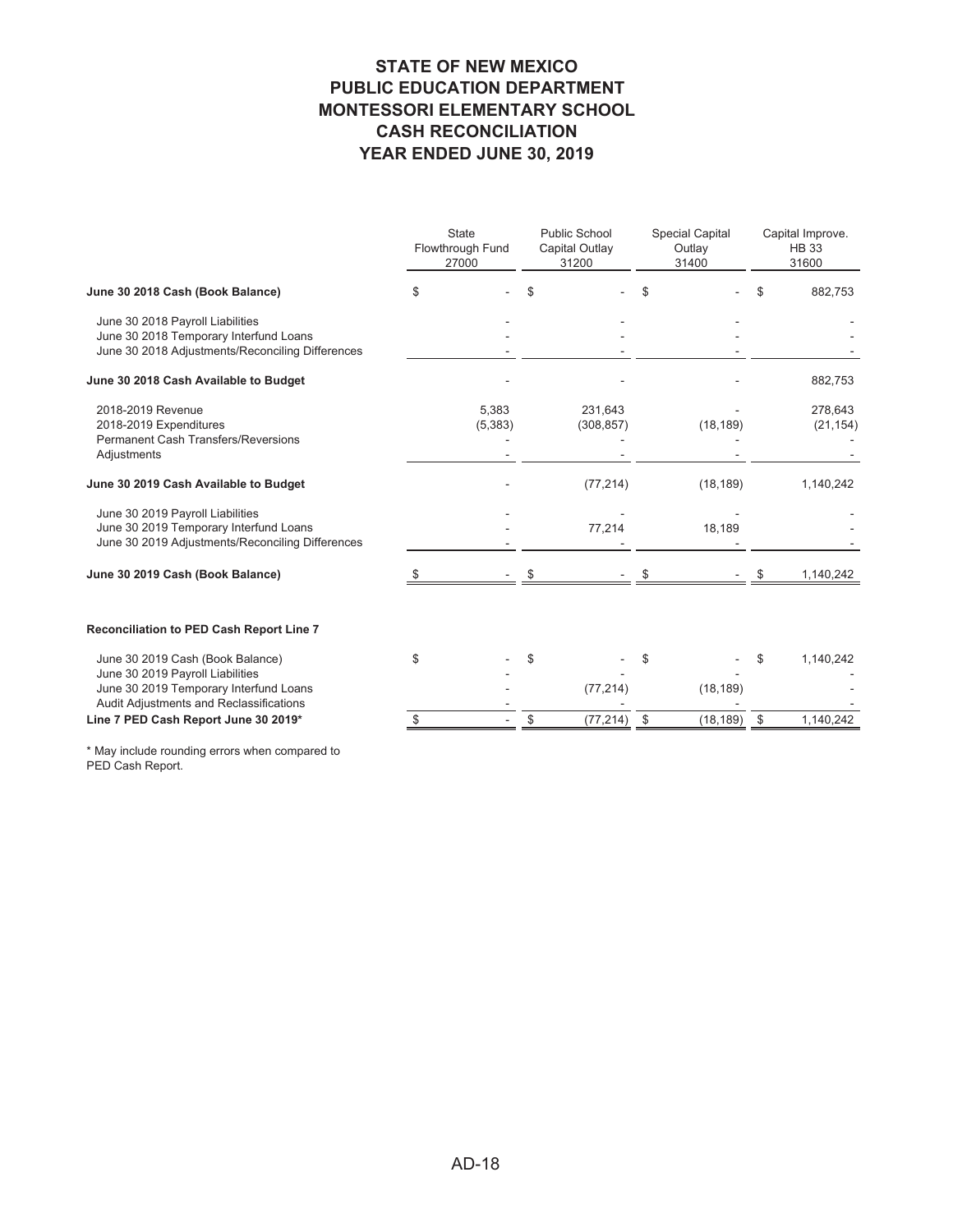#### **STATE OF NEW MEXICO PUBLIC EDUCATION DEPARTMENT MONTESSORI ELEMENTARY SCHOOL CASH RECONCILIATION YEAR ENDED JUNE 30, 2019**

|                                                                                                                                                           | Capital Improve.<br>SB 9 Local<br>31701 |                      | Total<br>Primary<br>Government |                          |                               |
|-----------------------------------------------------------------------------------------------------------------------------------------------------------|-----------------------------------------|----------------------|--------------------------------|--------------------------|-------------------------------|
| June 30 2018 Cash (Book Balance)                                                                                                                          | \$                                      | 232,261              | \$                             | 1,217,509                |                               |
| June 30 2018 Payroll Liabilities<br>June 30 2018 Temporary Interfund Loans<br>June 30 2018 Adjustments/Reconciling Differences                            |                                         |                      |                                | (76,080)                 |                               |
| June 30 2018 Cash Available to Budget                                                                                                                     |                                         | 232,261              |                                | 1,141,429                |                               |
| 2018-2019 Revenue<br>2018-2019 Expenditures<br><b>Permanent Cash Transfers/Reversions</b><br>Adjustments                                                  |                                         | 137,557<br>(78, 918) |                                | 3,765,904<br>(3,504,169) |                               |
| June 30 2019 Cash Available to Budget                                                                                                                     |                                         | 290,900              |                                | 1,403,164                |                               |
| June 30 2019 Payroll Liabilities<br>June 30 2019 Temporary Interfund Loans<br>June 30 2019 Adjustments/Reconciling Differences                            |                                         |                      |                                | 76,856                   |                               |
| June 30 2019 Cash (Book Balance)                                                                                                                          |                                         | 290,900              |                                | 1,480,020                | (36,143) Less Activity Funds  |
|                                                                                                                                                           |                                         |                      | S                              | 1,443,877                | Per Statement of Net Position |
| Reconciliation to PED Cash Report Line 7                                                                                                                  |                                         |                      |                                |                          |                               |
| June 30 2019 Cash (Book Balance)<br>June 30 2019 Payroll Liabilities<br>June 30 2019 Temporary Interfund Loans<br>Audit Adjustments and Reclassifications | \$                                      | 290,900              | \$                             | 1,480,020<br>(76, 856)   |                               |
| Line 7 PED Cash Report June 30 2019*                                                                                                                      |                                         | 290,900              | \$                             | 1,403,164                |                               |

\* May include rounding errors when compared to PED Cash Report.